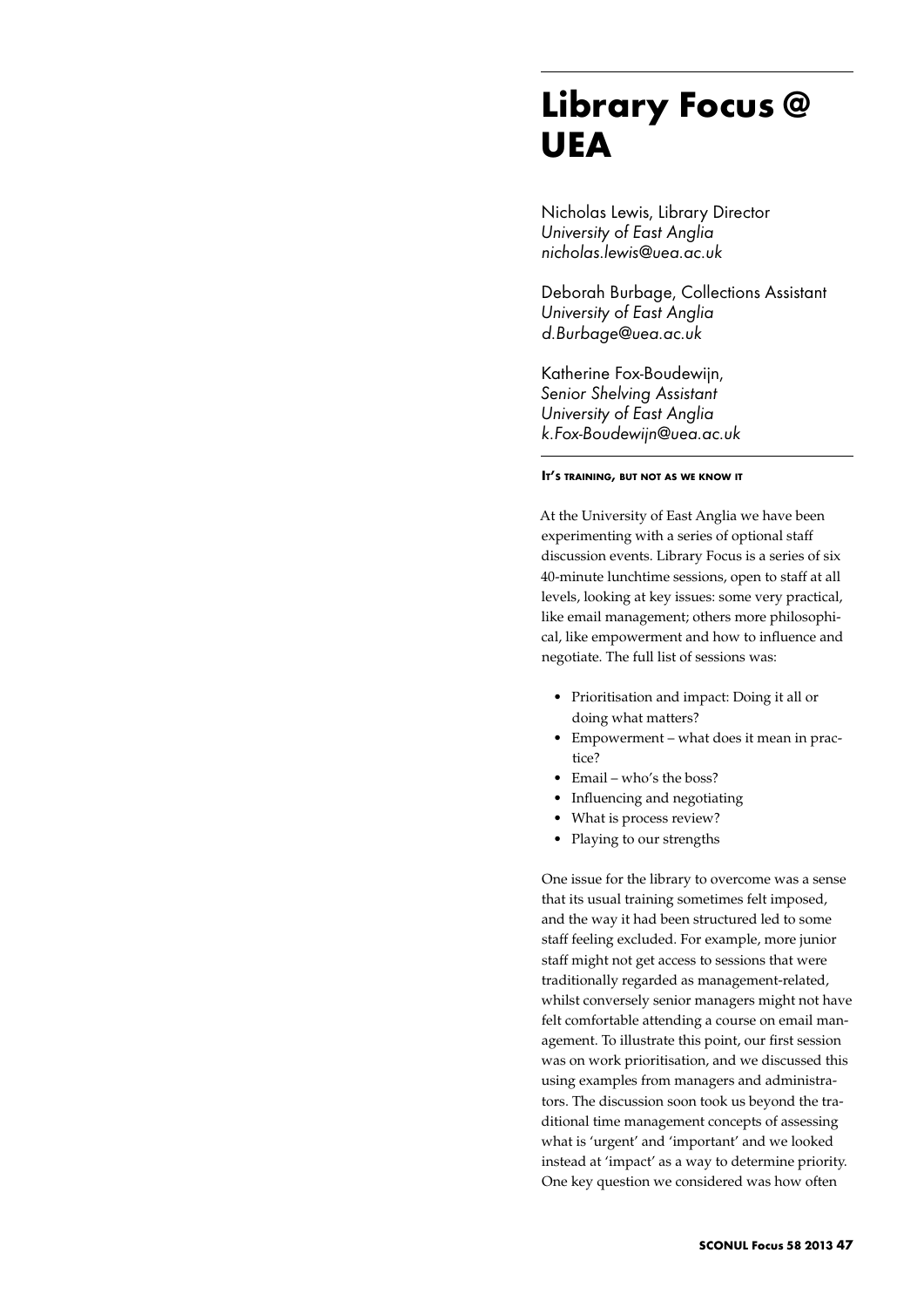decisions might be made for the convenience of library staff rather than for our users.

It was helpful to explore such themes in a more informal atmosphere, outside our usual roles and teams. In order to create the right environment, we decided to remove as much formality as possible. The sessions were also scheduled for lunch hours and attendance was entirely voluntary. The format of the sessions varied but tended to start with some questions or statements about the topic to stimulate discussion. For example, when looking at process improvement, we reviewed some extracts from Edward de Bono's book *Simplicity*, 1 which provided a very accessible introduction to the concept of process review. When we then touched on some specific process methodologies, such as LEAN and Six Sigma, the concept had already been de-mystified.

## **Personal reflections**

Those who took part seemed to benefit personally as well as seeing applications for their teams, as one of the participants, Deborah Burbage, now explains.

*As someone who is already embarked on the process of chartership and embroiled in the world of professional development, I welcomed the opportunity to take part in the Library Focus sessions. The informality of the sessions was refreshing: not needing to book; not having to fill in any forms, nor to feed back to a manager afterwards, all added to the appeal, and more than made up for the fact that the meetings took place outside work time. The length of the sessions and the fact that they were repeated later in the week also meant that they could be accommodated in a lunch time even by library staff who only have a 45-minute break or who needed to work around rota slots.*

*In addition to these benefits, it was also valuable for staff to have the opportunity to get together with colleagues from different departments in an informal setting where each person present – from the Library Director down – was encouraged to share their views, although with no pressure to do so. On occasions I found that this opened up conversation with colleagues with whom I may rarely otherwise have crossed paths and this helped to foster a feeling of belonging to a wider team.*

*Each session included some activity, and often involved the chance to think about, or to some extent to challenge, one's pre-existing beliefs or expectations. For several of the topics covered it was clear that the ideas studied could be applied as much at home as at work;* 

*for example, when looking at prioritisation by impact, or the skills needed for influencing and negotiating. It also became apparent that many of the ideas could often be applied with immediate effect and at any level or grade and that they would make a difference to the working day – for example, re-organising e-mail folders to speed up dealing with incoming mail.*

*The breadth of some of the topics covered meant that a 40-minute session could only provide a brief introduction or taster session for some quite elaborate concepts. A summary of each session was provided via a handout, which also contained references to the books consulted.*

*UEA offers a wide range of training opportunities for all its staff, but these Library Focus sessions appear to be unique in having summarised such vast topics into very manageable, bite-sized chunks which can equally well stand alone or serve as an introduction to further study or training.*

Katherine Fox-Boudewign, Senior Shelving Assistant, added:

*I found these sessions particularly useful as a new member of the organisation since they covered many of the questions you tend to find you have when joining an organisation afresh.* 

*The issues we explored as a whole gave me the confidence to bring my own influence to bear in the early stages of my employment here and have also enabled me to understand how some of my colleagues already work, or to perceive the culture in which they work. This has been really valuable.* 

*I think the session about conducting an 'impact' assessment was really useful; it has helped me to prioritise effectively across a range of tasks, projects and meetings. Since I found this method of prioritising so useful (beyond prioritising emails) I think it could be very useful as a more in-depth session.*

*I found the final session about identifying our strengths very thought-provoking and it has inspired me to look into this further. Perhaps a useful extension to this might be to think about how as an organisation/department/team we celebrate our strengths, and recognise, share and celebrate each others'?*

## **EMPOWERING**

We realised that these six sessions might occasionally uncover challenging issues within teams, so we made it clear at the outset that nothing that was said in the room would be fed back formally. Instead the aim was to empower staff to feel more